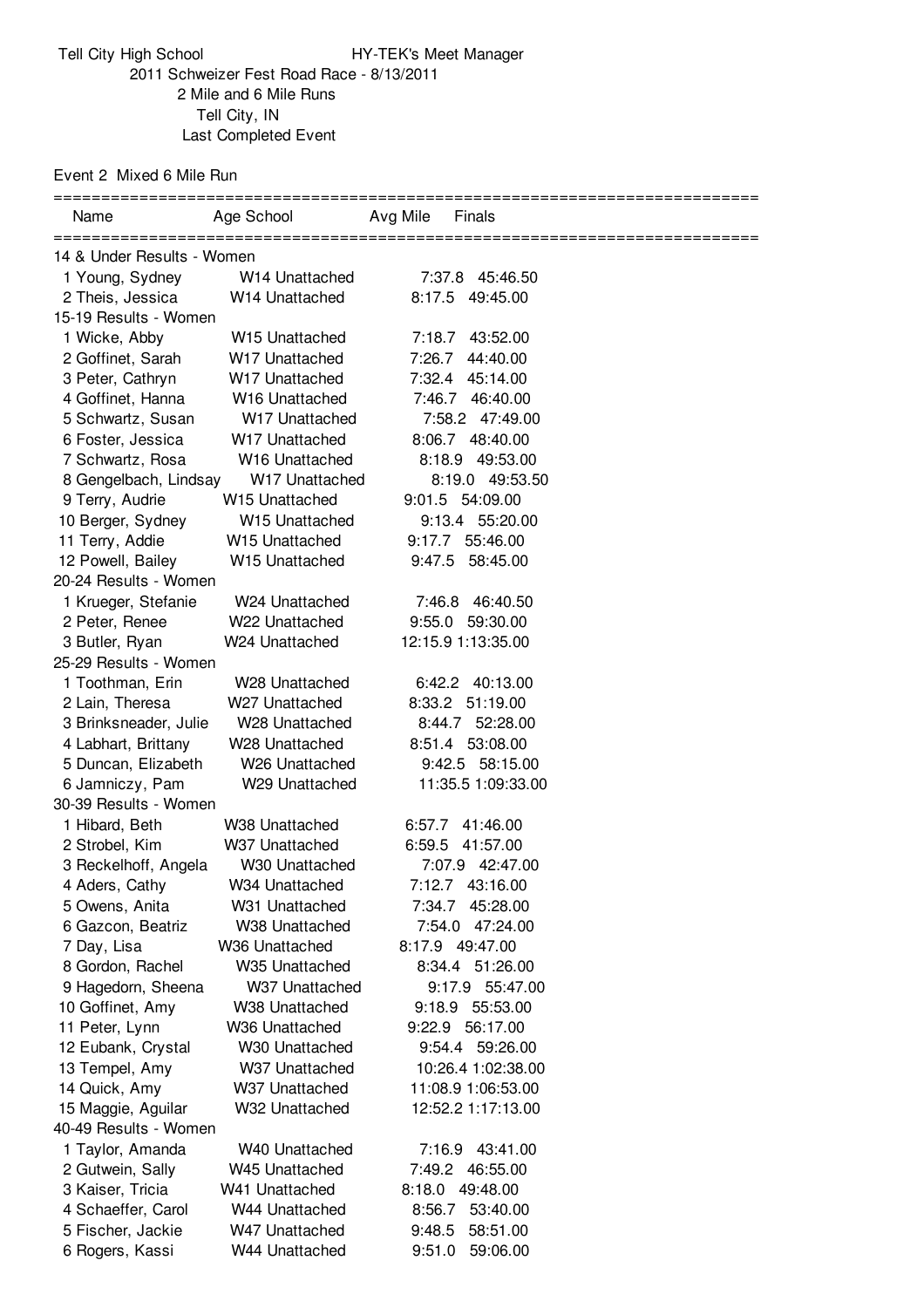| 7 Markiewicz, Michelle W43 Unattached |                                  | 9:59.2 59:55.00                    |  |
|---------------------------------------|----------------------------------|------------------------------------|--|
| 8 Pfieffer, Kellie                    | W45 Unattached                   | 11:21.0 1:08:06.00                 |  |
| 9 Bailey, Laura                       | W46 Unattached                   | 13:51.4 1:23:08.00                 |  |
| 10 Berger, Candy                      | W45 Unattached                   | 17:16.5 1:43:39.00                 |  |
| 50-54 Results - Women                 |                                  |                                    |  |
| 1 Lautner, Janet                      | W54 Unattached                   | 8:20.0 50:00.00                    |  |
| 2 Rudder, Jule                        | W54 Unattached                   | 9:42.6 58:15.50                    |  |
| 3 Kohnert, Julie                      | W52 Unattached                   | 9:51.2 59:07.00                    |  |
| 55-59 Results - Women                 |                                  |                                    |  |
| 1 Graves, Brenda                      | W56 Unattached                   | 11:10.9 1:07:05.00                 |  |
| 60-69 Results - Women                 |                                  |                                    |  |
| 1 Brenton, Kathy                      | W61 Unattached                   | 11:27.5 1:08:45.00                 |  |
| 2 Wittmer, Lelani                     | W66 Unattached                   | 17:16.7 1:43:40.00                 |  |
| 14 & Under Results - Men              |                                  |                                    |  |
| 1 Schwartz, Nathan                    | M14 Unattached                   | 6:30.5 39:03.00                    |  |
| 2 Schwartz, Michael                   | M14 Unattached                   | 6:43.9 40:23.00                    |  |
| 3 Ingle, Donovan                      | M14 Unattached                   | 6:54.5 41:27.00                    |  |
| 4 Zielgelgruber, Zach                 | M14 Unattached                   | 7:26.5 44:39.00                    |  |
| 15-19 Results - Men                   |                                  |                                    |  |
| 1 Newton, Alex                        | M16 Unattached                   | 5:38.4 33:50.00                    |  |
| 2 Scheiber, Eric                      | M <sub>18</sub> Unattached       | 5:41.4 34:08.00                    |  |
| 3 Wilson, Zach                        | M <sub>18</sub> Unattached       | 5:42.9 34:17.00                    |  |
| 4 Roach, Cody                         | M <sub>16</sub> Unattached       | 6:04.7 36:28.00                    |  |
| 5 Allen, Darian                       | M17 Unattached                   | 6:08.7 36:52.00                    |  |
| 6 Schwartz, Abraham                   | M16 Unattached                   | 6:13.2 37:19.00                    |  |
| 7 Lain, Bryce                         | M15 Unattached                   | 6:13.3 37:19.50                    |  |
| 8 McDaniel, Devin                     | M17 Unattached                   | 6:19.4 37:56.00                    |  |
| 9 Sherry, Cameron                     | M <sub>15</sub> Unattached       | 6:25.4 38:32.00                    |  |
| 10 Pierrard, Aaron                    | M <sub>15</sub> Unattached       | 6:25.9 38:35.00                    |  |
| 11 Schwartz, Paul                     | M17 Unattached                   | 6:26.5 38:39.00                    |  |
| 12 Bashor, Nathan                     | M16 Unattached                   | 6:30.0 39:00.00                    |  |
| 13 Henderson, Corey                   | M17 Unattached<br>M17 Unattached | 6:34.9 39:29.00                    |  |
| 14 Gaynor, Brandon<br>15 Bashor, lan  | M18 Unattached                   | 6:40.4 40:02.00<br>6:41.7 40:10.00 |  |
| 16 Bland, Ivan                        | M17 Unattached                   | 6:43.7 40:22.00                    |  |
| 17 Sherry, Caleb                      | M15 Unattached                   | 6:47.7 40:46.00                    |  |
| 18 Smith, Brook                       | M15 Unattached                   | 6:49.2<br>40:55.00                 |  |
| 19 Linne, Austin                      | M <sub>15</sub> Unattached       | 7:07.4<br>42:44.00                 |  |
| 20 Robinson, Travis                   | M16 Unattached                   | 7:11.4 43:08.00                    |  |
| 21 Sandage, Hunter                    | M16 Unattached                   | 7:37.7 45:46.00                    |  |
| 22 McDaniel, David                    | M18 Unattached                   | 14:33.5 1:27:21.00                 |  |
| 20-24 Results - Men                   |                                  |                                    |  |
| 1 Stein, Cody                         | M21 Unattached                   | 5:11.2 31:07.00                    |  |
| 2 Wells, Ryan                         | M20 Unattached                   | 32:31.00<br>5:25.2                 |  |
| 3 Denny, Brian                        | M23 Unattached                   | 5:31.4 33:08.00                    |  |
| 4 Mires, Sam                          | M20 Unattached                   | 5:45.2 34:31.00                    |  |
| 5 Fenn, Alex                          | M21 Unattached                   | 6:12.0 37:12.00                    |  |
| 6 Kleemann, Dylan                     | M20 Unattached                   | 6:45.5 40:33.00                    |  |
| 7 Schnell, Kyle                       | M20 Unattached                   | 6:45.9 40:35.00                    |  |
| 8 Swayne, William                     | M22 Unattached                   | 7:04.2 42:25.00                    |  |
| 9 Zachary, Chris                      | M22 Unattached                   | 7:44.7 46:28.00                    |  |
| 10 Weiss, Jeff                        | M20 Unattached                   | 7:54.7<br>47:28.00                 |  |
| 25-29 Results - Men                   |                                  |                                    |  |
| 1 Guillaume, Ty                       | M29 Unattached                   | 5:39.7 33:58.00                    |  |
| 2 Toothman, Zach                      | M29 Unattached                   | 5:43.9<br>34:23.00                 |  |
| 3 Bartsch, Matthew                    | M29 Unattached                   | 5:47.5 34:44.50                    |  |
| 4 Labhart, Patrick                    | M27 Unattached                   | 6:22.0 38:12.00                    |  |
| 5 Sitzman, Derek                      | M26 Unattached                   | 44:58.00<br>7:29.7                 |  |
| 6 Sweat, Kyle                         | M29 Unattached                   | 8:22.2 50:13.00                    |  |
| 7 Weiss, Tyler                        | M25 Unattached                   | 51:11.00<br>8:31.9                 |  |
|                                       |                                  |                                    |  |